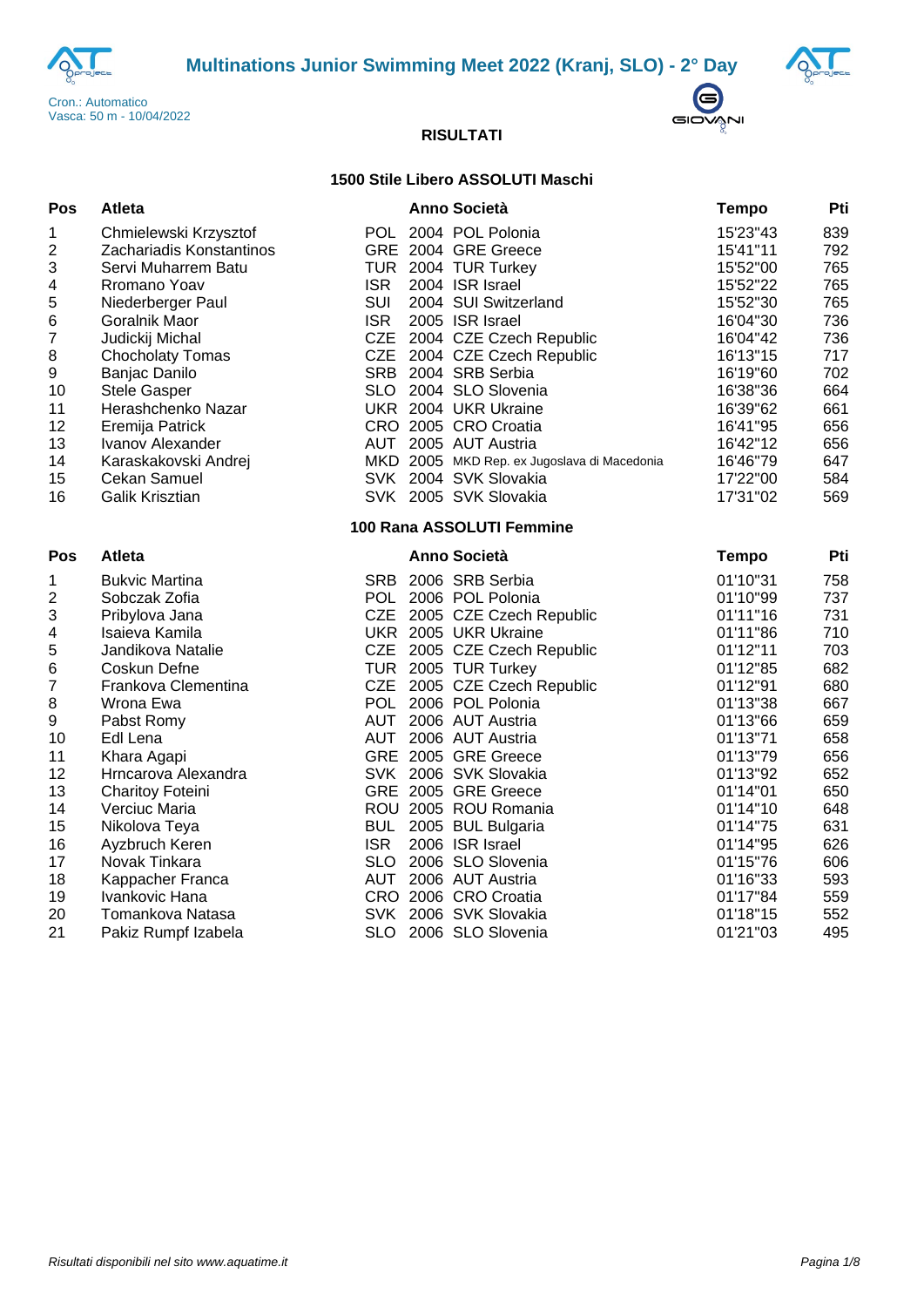





### **100 Rana ASSOLUTI Maschi**

| Pos                       | <b>Atleta</b>               |            | <b>Anno Società</b>               | <b>Tempo</b> | Pti |
|---------------------------|-----------------------------|------------|-----------------------------------|--------------|-----|
| 1                         | Lisovets Volodymyr          |            | UKR 2004 UKR Ukraine              | 01'02"15     | 766 |
| $\boldsymbol{2}$          | <b>Zivanovic Uros</b>       |            | SRB 2005 SRB Serbia               | 01'02"52     | 753 |
| $\ensuremath{\mathsf{3}}$ | Koltin Nikola               |            | SRB 2004 SRB Serbia               | 01'02"86     | 740 |
| 4                         | Urbanski Filip              |            | POL 2004 POL Polonia              | 01'02"94     | 738 |
| 5                         | Vavrin Simon                |            | CZE 2004 CZE Czech Republic       | 01'03"66     | 713 |
| 6                         | <b>lossifov Daniel</b>      | <b>ISR</b> | 2004 ISR Israel                   | 01'03"91     | 704 |
| $\boldsymbol{7}$          | Kyzymenko David             |            | UKR 2004 UKR Ukraine              | 01'03"92     | 704 |
| 8                         | Mladenovic Luka             | AUT        | 2004 AUT Austria                  | 01'04"02     | 701 |
| 9                         | Kara Kaan                   |            | TUR 2004 TUR Turkey               | 01'04"32     | 691 |
| 10                        | <b>Tsaliagkos Dimitrios</b> |            | GRE 2004 GRE Greece               | 01'05"01     | 669 |
| 11                        | Hagen Amon                  | SUI        | 2004 SUI Switzerland              | 01'05"21     | 663 |
| 12                        | Dancanet Emil               |            | ROU 2004 ROU Romania              | 01'05"32     | 660 |
| 13                        | Slavica Toni                |            | CRO 2004 CRO Croatia              | 01'05"86     | 644 |
| 14                        | Novinc Leon                 |            | CRO 2004 CRO Croatia              | 01'06"00     | 640 |
| 15                        | Oberholzer Solan            | SUI        | 2005 SUI Switzerland              | 01'06"07     | 638 |
| 16                        | Auerbach Luca               |            | AUT 2005 AUT Austria              | 01'06"51     | 625 |
| 17                        | Dikacz Bence                |            | SVK 2004 SVK Slovakia             | 01'06"75     | 618 |
| 18                        | <b>Abutovic Filip</b>       |            | SLO 2005 SLO Slovenia             | 01'07"51     | 598 |
| 19                        | Kobilic Kamil               |            | SVK 2004 SVK Slovakia             | 01'07"81     | 590 |
| 20                        | Yanev Georgi                | <b>BUL</b> | 2004 BUL Bulgaria                 | 01'08"32     | 577 |
| 21                        | Pevec Gasper                |            | SLO 2005 SLO Slovenia             | 01'08"96     | 561 |
| 22                        | Niederberger Julien         | SUI        | 2005 SUI Switzerland              | 01'09"09     | 557 |
|                           |                             |            | 200 Stile Libero ASSOLUTI Femmine |              |     |
| Pos                       | <b>Atleta</b>               |            | <b>Anno Società</b>               | <b>Tempo</b> | Pti |
| 1                         | Golovati Daria              | <b>ISR</b> | 2005 ISR Israel                   | 02'00"69     | 820 |
| $\boldsymbol{2}$          | <b>Tuncel Merve</b>         |            | TUR 2005 TUR Turkey               | 02'00"91     | 815 |
| 3                         | Poznanska Justyna           | <b>POL</b> | 2005 POL Polonia                  | 02'04"64     | 744 |
| 4                         | Oezdemir Ela Naz            |            | TUR 2006 TUR Turkey               | 02'04"73     | 743 |
| 5                         | Janiszewska Natalia         | <b>POL</b> | 2006 POL Polonia                  | 02'05"78     | 724 |
| $\,6$                     | Kaljevic Anja               |            | SRB 2005 SRB Serbia               | 02'06"38     | 714 |
| $\boldsymbol{7}$          | Zavadova Petra              |            | CZE 2006 CZE Czech Republic       | 02'06"48     | 712 |
| $\,8\,$                   | Vasilaki Artemis            |            | GRE 2006 GRE Greece               | 02'06"53     | 711 |
| 9                         | Demirtepe Meric             |            | TUR 2005 TUR Turkey               | 02'06"75     | 708 |
| 10                        | Kulik Julia                 |            | POL 2005 POL Polonia              | 02'06"76     | 708 |
| 11                        | Vokata Eliska               |            | CZE 2006 CZE Czech Republic       | 02'07"64     | 693 |
| 12                        | Patt Angelina               | <b>SUI</b> | 2005 SUI Switzerland              | 02'07"99     | 687 |
| 13                        | Shteyman Sharon             | <b>ISR</b> | 2005 ISR Israel                   | 02'08"16     | 685 |
| 14                        | Maniko Nikol                |            | UKR 2006 UKR Ukraine              | 02'09"19     | 668 |
|                           | Segal Yuval                 | <b>ISR</b> | 2005 ISR Israel                   | 02'09"19     | 668 |
| 16                        | Capuano Giulia              | <b>SUI</b> | 2006 SUI Switzerland              | 02'09"31     | 666 |
| 17                        | Boyadzhieva Yoanna          | <b>BUL</b> | 2006 BUL Bulgaria                 | 02'09"44     | 664 |
| 18                        | Djakovic Vanna              | SUI        | 2005 SUI Switzerland              | 02'09"79     | 659 |
| 19                        | Bako Anastasia Maria        |            | ROU 2006 ROU Romania              | 02'09"92     | 657 |
| 20                        | Oz Nehir                    |            | TUR 2005 TUR Turkey               | 02'09"94     | 657 |
| 21                        | <b>Balthasar Julia</b>      | SUI        | 2006 SUI Switzerland              | 02'10"12     | 654 |
| 22                        | Rihter Medos Mija           |            | SLO 2005 SLO Slovenia             | 02'11"13     | 639 |
| 23                        | Rotar Nika                  | <b>SLO</b> | 2006 SLO Slovenia                 | 02'11"33     | 636 |
| 24                        | Klimesch Flora              |            | AUT 2006 AUT Austria              | 02'11"44     | 635 |
| 25                        | Galic Gloria                |            | CRO 2005 CRO Croatia              | 02'12"13     | 625 |
| 26                        | Ozvaldova Tereza            |            | SVK 2006 SVK Slovakia             | 02'12"82     | 615 |
| 27                        | <b>Ripfel Anabel</b>        |            | AUT 2005 AUT Austria              | 02'15"87     | 574 |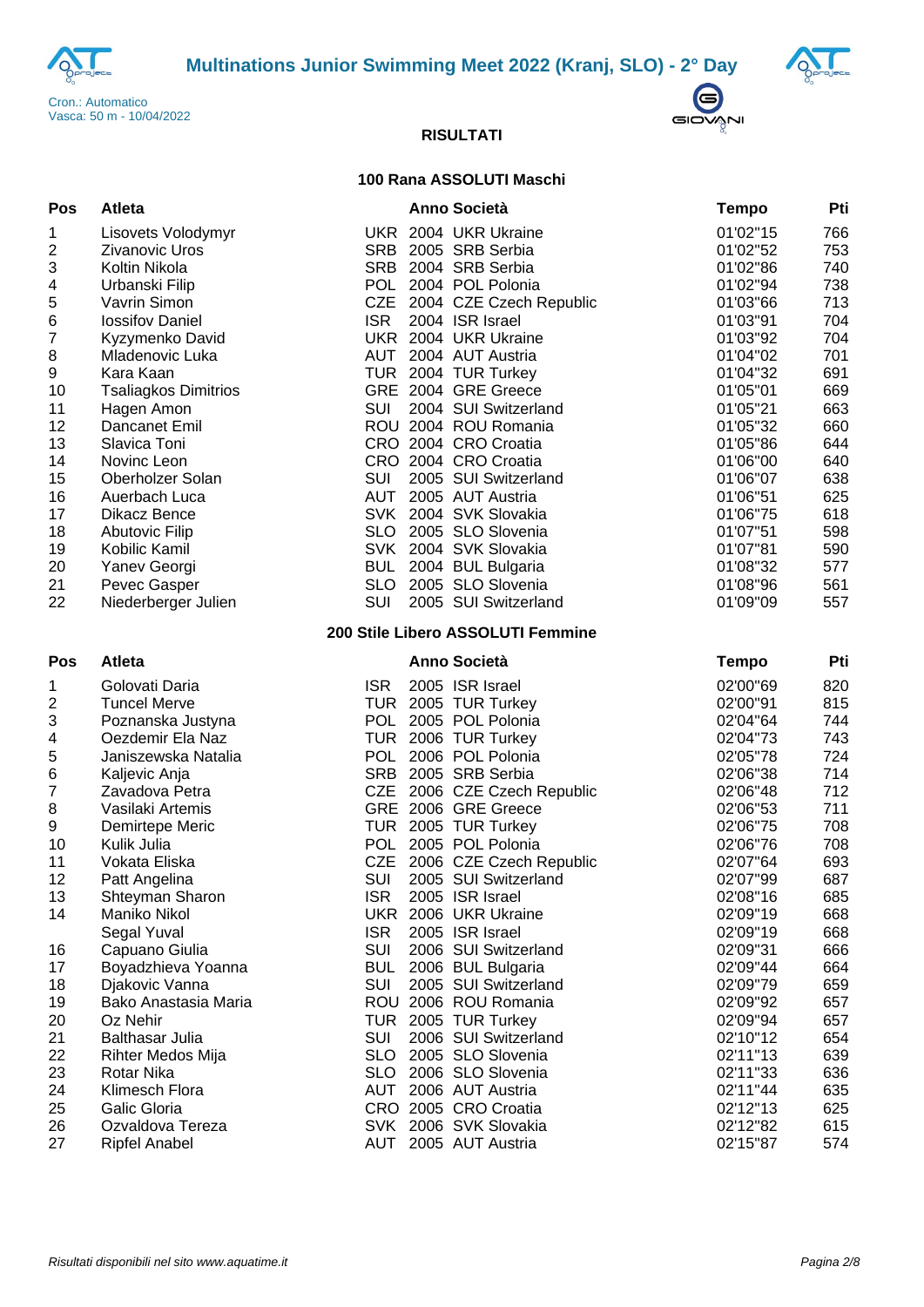



 $\bigodot$ GIOVANI



#### **200 Stile Libero ASSOLUTI Maschi**

| Pos              | <b>Atleta</b>              |            | <b>Anno Società</b>         | Tempo        | Pti |
|------------------|----------------------------|------------|-----------------------------|--------------|-----|
| 1                | Popovici David             |            | ROU 2004 ROU Romania        | 01'46"28     | 883 |
| $\boldsymbol{2}$ | Percinic Karlo             |            | CRO 2004 CRO Croatia        | 01'50"99     | 776 |
| 3                | Walter Jakub               |            | POL 2004 POL Polonia        | 01'51"02     | 775 |
| $\overline{4}$   | Filiz Batuhan              |            | TUR 2004 TUR Turkey         | 01'51"23     | 771 |
| 5                | <b>Mitsin Petar</b>        |            | BUL 2005 BUL Bulgaria       | 01'51"26     | 770 |
| $\,6$            | Jankovic Niko              |            | CRO 2004 CRO Croatia        | 01'52"85     | 738 |
| $\boldsymbol{7}$ | Sokolovskiy Daniil         | <b>SUI</b> | 2004 SUI Switzerland        | 01'52"99     | 735 |
| 8                | Matuszewski Krzysztof      | <b>POL</b> | 2004 POL Polonia            | 01'53"35     | 728 |
| 9                | <b>Fykatas Georgios</b>    |            | GRE 2004 GRE Greece         | 01'53"40     | 727 |
| 10               | Poliacik Jakub             |            | SVK 2004 SVK Slovakia       | 01'53"69     | 722 |
| 11               | Horvath Mark               |            | AUT 2004 AUT Austria        | 01'53"92     | 717 |
| 12               | <b>Mamcarz Mateusz</b>     |            | POL 2004 POL Polonia        | 01'54"63     | 704 |
| 13               | Gavrysh Volodymyr          |            | UKR 2005 UKR Ukraine        | 01'54"76     | 702 |
| 14               | Gasic Mihailo              | <b>SRB</b> | 2004 SRB Serbia             | 01'54"97     | 698 |
| 15               | <b>Eichel Daniel</b>       | <b>ISR</b> | 2004 ISR Israel             | 01'55"36     | 691 |
| 16               | <b>Kern Tobias</b>         |            | CZE 2005 CZE Czech Republic | 01'55"47     | 689 |
| 17               | Krichevsky Daniel          | <b>ISR</b> | 2004 ISR Israel             | 01'56"11     | 677 |
| 18               | <b>Obert Kristian</b>      |            | SVK 2005 SVK Slovakia       | 01'56"23     | 675 |
| 19               | Janhuba Jure               | <b>SLO</b> | 2004 SLO Slovenia           | 01'57"78     | 649 |
| 20               | <b>Furlan Stular Arne</b>  | <b>SLO</b> | 2005 SLO Slovenia           | 01'57"90     | 647 |
| 21               | <b>Baumgartner Moritz</b>  | <b>AUT</b> | 2005 AUT Austria            | 01'58"29     | 641 |
| 22               | Koykov Denislav            | <b>BUL</b> | 2004 BUL Bulgaria           | 01'58"97     | 630 |
| 23               | El Hamalawi Aaron          | AUT        | 2005 AUT Austria            | 02'00"37     | 608 |
| 24               | <b>Galli Matteo</b>        | SUI        | 2004 SUI Switzerland        | 02'00"58     | 605 |
| 25               | Polcic Radoslav            |            | SVK 2005 SVK Slovakia       | 02'01"73     | 588 |
|                  |                            |            | 50 Dorso ASSOLUTI Femmine   |              |     |
| Pos              | Atleta                     |            | <b>Anno Società</b>         | <b>Tempo</b> | Pti |
| 1                | Sharafutdinova Nika        |            | UKR 2005 UKR Ukraine        | 00'29"44     | 769 |
| $\boldsymbol{2}$ | <b>Bernat Laura</b>        |            | POL 2005 POL Polonia        | 00'29"65     | 753 |
| 3                | <b>Tuzilova Natalie</b>    | <b>CZE</b> | 2005 CZE Czech Republic     | 00'29"81     | 741 |
| 4                | Hrncarova Alexandra        |            | SVK 2006 SVK Slovakia       | 00'29"84     | 739 |
| 5                | Ullmann Julia              | SUI        | 2005 SUI Switzerland        | 00'30"35     | 702 |
| $\,6$            | Ivekovic Matea             |            | CRO 2006 CRO Croatia        | 00'30"40     | 699 |
| $\overline{7}$   | <b>Blumin Xenia</b>        | <b>SUI</b> | 2006 SUI Switzerland        | 00'30"41     | 698 |
| 8                | Ozvaldova Tereza           |            | SVK 2006 SVK Slovakia       | 00'30"43     | 696 |
| 9                | Ann Negira Marcy           | <b>ISR</b> | 2005 ISR Israel             | 00'30"45     | 695 |
| 10               | Psenicnik Neli             |            | SLO 2006 SLO Slovenia       | 00'30"47     | 694 |
| 11               | Koraki Anna                |            | GRE 2005 GRE Greece         | 00'30"62     | 684 |
| 12               | Misuthova Daniela          |            | SVK 2006 SVK Slovakia       | 00'31"15     | 649 |
| 13               | Strimb Sara Flavia         | ITA.       | 2006 ROU Romania            | 00'31"26     | 642 |
| 14               | Dogan Goksu                |            | TUR 2005 TUR Turkey         | 00'31"34     | 638 |
| 15               | Cervenkova Emma            |            | SVK 2006 SVK Slovakia       | 00'31"35     | 637 |
| 16               | Mienis Tom                 | <b>ISR</b> | 2005 ISR Israel             | 00'31"39     | 634 |
| 17               | Huys Tabea                 | <b>AUT</b> | 2005 AUT Austria            | 00'31"84     | 608 |
| 18               | Kurzewski Laura            | <b>AUT</b> | 2005 AUT Austria            | 00'31"90     | 604 |
| 19               | Despoina Psomiadi Theodora |            | GRE 2005 GRE Greece         | 00'32"10     | 593 |
| 20               | Lilic Lara                 |            | SRB 2006 SRB Serbia         | 00'32"25     | 585 |
| 21               | <b>Tomic Nika</b>          |            | CRO 2005 CRO Croatia        | 00'32"42     | 576 |
| 22               | Kavcic Aja                 |            | SLO 2006 SLO Slovenia       | 00'33"06     | 543 |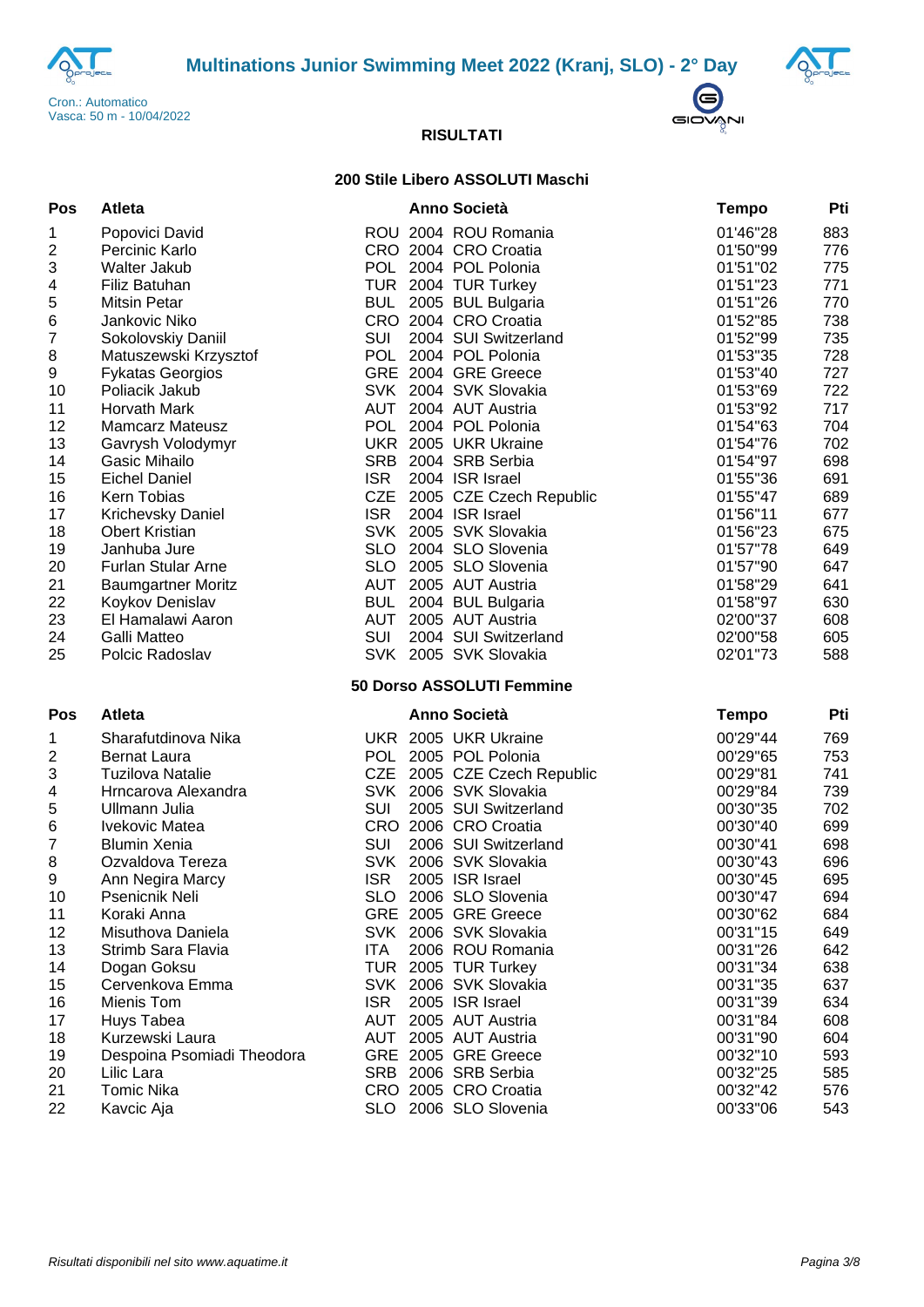





### **50 Dorso ASSOLUTI Maschi**

| Pos              | <b>Atleta</b>                |            | Anno Società                      | <b>Tempo</b> | Pti |
|------------------|------------------------------|------------|-----------------------------------|--------------|-----|
| 1                | <b>Masiuk Ksawery</b>        |            | POL 2004 POL Polonia              | 00'24"97     | 865 |
| $\overline{c}$   | Knedla Miroslav              |            | CZE 2005 CZE Czech Republic       | 00'25"56     | 807 |
| 3                | Danziger Inbar               | <b>ISR</b> | 2004 ISR Israel                   | 00'26"07     | 760 |
| 4                | Zheltiakov Oleksandr         |            | UKR 2005 UKR Ukraine              | 00'26"08     | 759 |
| 5                | Tombul Dogukan Arsen         |            | TUR 2004 TUR Turkey               | 00'26"29     | 741 |
| 6                | Mitsianis Konstantinos       |            | GRE 2004 GRE Greece               | 00'26"62     | 714 |
| $\overline{7}$   | Patrick Sebastian Dinu       |            | ROU 2005 ROU Romania              | 00'26"66     | 711 |
| 8                | Kovacevic Ognjen             |            | SRB 2005 SRB Serbia               | 00'27"01     | 684 |
| $\boldsymbol{9}$ | Sokolovskiy Daniil           | SUI        | 2004 SUI Switzerland              | 00'27"08     | 678 |
| 10               | Matejczuk Jan                |            | AUT 2005 AUT Austria              | 00'27"18     | 671 |
| 11               | Kochu Anton                  |            | UKR 2005 UKR Ukraine              | 00'27"37     | 657 |
| 12               | <b>Foltan Patrik</b>         |            | SVK 2004 SVK Slovakia             | 00'27"42     | 653 |
| 13               | Halag Yahav                  | <b>ISR</b> | 2005 ISR Israel                   | 00'27"56     | 644 |
| 14               | Gagnebin Ilan                | <b>SUI</b> | 2004 SUI Switzerland              | 00'27"87     | 622 |
| 15               | Marcone Dario                | <b>SUI</b> | 2005 SUI Switzerland              | 00'27"89     | 621 |
| 16               | <b>Bucca Flavio</b>          | <b>SUI</b> | 2005 SUI Switzerland              | 00'28"04     | 611 |
| 17               | Gavran Valentin              |            | SVK 2004 SVK Slovakia             | 00'28"08     | 608 |
| 18               | Affentranger Robin           | <b>SUI</b> | 2004 SUI Switzerland              | 00'28"11     | 606 |
| 19               | Pajntar Rozle                |            | SLO 2004 SLO Slovenia             | 00'28"19     | 601 |
| 20               | Mihai David Andrei           |            | ROU 2005 ROU Romania              | 00'28"43     | 586 |
| 21               | Vonyik Andrej                |            | SVK 2005 SVK Slovakia             | 00'28"50     | 582 |
| 22               | Papic Maslac Josip           |            | CRO 2004 CRO Croatia              | 00'28"53     | 580 |
| 23               | <b>Turk Matic</b>            |            | SLO 2004 SLO Slovenia             | 00'28"56     | 578 |
| 24               | <b>Ersoy Emre</b>            |            | TUR 2004 TUR Turkey               | 00'28"60     | 576 |
|                  |                              |            | 800 Stile Libero ASSOLUTI Femmine |              |     |
| Pos              | <b>Atleta</b>                |            | <b>Anno Società</b>               | <b>Tempo</b> | Pti |
| 1                | <b>Tuncel Merve</b>          |            | TUR 2005 TUR Turkey               | 08'33"32     | 842 |
| $\boldsymbol{2}$ | Piekarska Natalia            |            | POL 2006 POL Polonia              | 09'02"70     | 712 |
| $\mathbf{3}$     | Freimann Noemi               | <b>SUI</b> | 2005 SUI Switzerland              | 09'06"02     | 699 |
| 4                | Vasilaki Artemis             |            | GRE 2006 GRE Greece               | 09'09"38     | 687 |
| 5                | <b>Shwartz Omer</b>          | <b>ISR</b> | 2006 ISR Israel                   | 09'12"26     | 676 |
| 6                | Sprlakova Zmorova Olivia Ana |            | SVK 2005 SVK Slovakia             | 09'12"81     | 674 |
| $\boldsymbol{7}$ | Czubak Maria                 |            | POL 2006 POL Polonia              | 09'14"30     | 669 |
| 8                | Jandova Daniela              |            | CZE 2006 CZE Czech Republic       | 09'28"66     | 619 |
| $\boldsymbol{9}$ | Zaharieva Kalina             |            | BUL 2006 BUL Bulgaria             | 09'29"70     | 616 |
| 10               | Zevina Oleksandra            |            | UKR 2006 UKR Ukraine              | 09'32"52     | 607 |
| 11               | Barcal Anastasia             | <b>AUT</b> | 2006 AUT Austria                  | 09'33"80     | 603 |
| 12               | Huys Tabea                   | AUT        | 2005 AUT Austria                  | 09'34"35     | 601 |
| 13               | <b>Rotar Nika</b>            | <b>SLO</b> | 2006 SLO Slovenia                 | 09'42"76     | 575 |
| 14               | Arnez Masa                   |            | SLO 2005 SLO Slovenia             | 09'46"38     | 565 |
| 15               | Tomankova Natasa             |            | SVK 2006 SVK Slovakia             | 09'54"33     | 542 |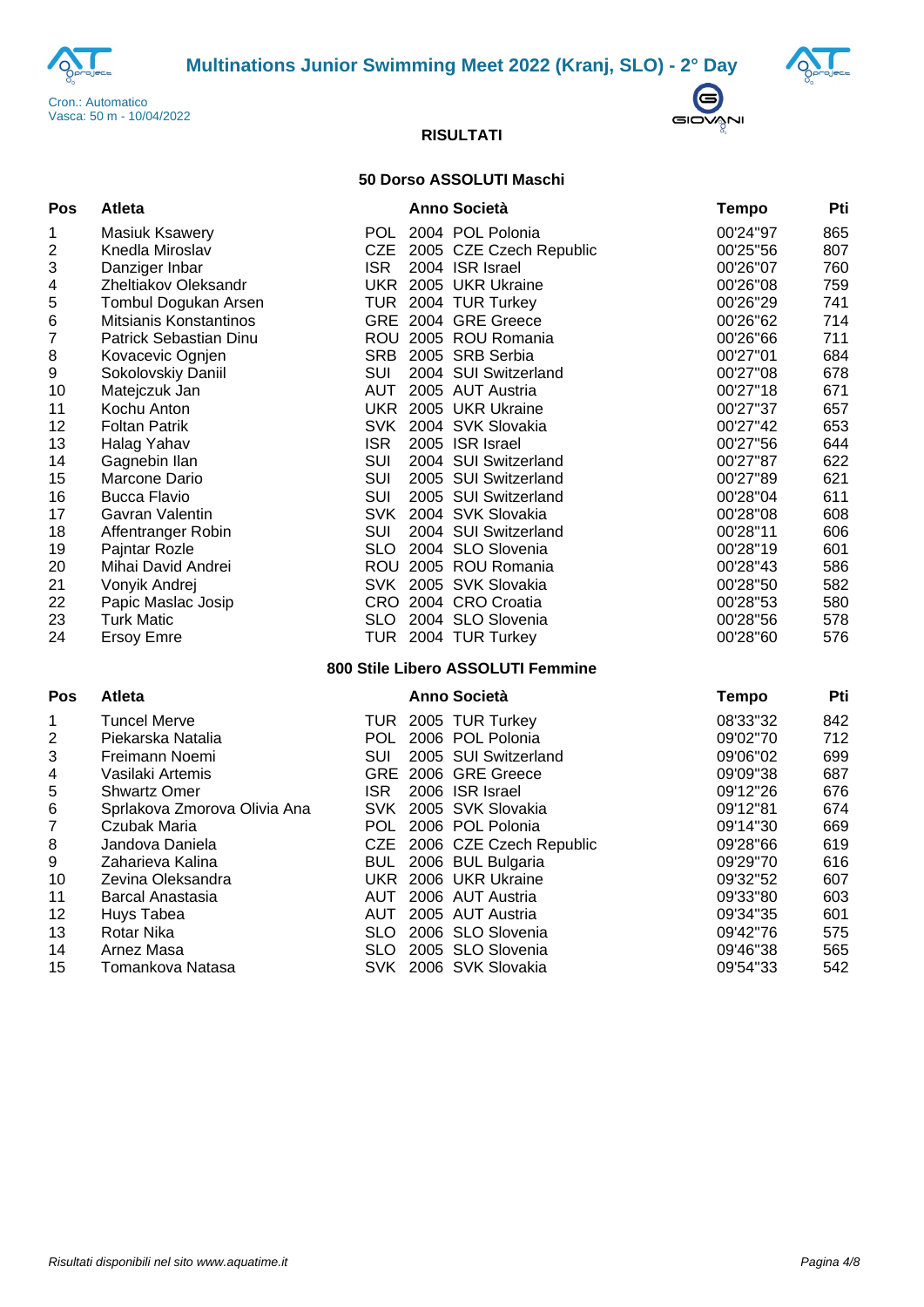





### **400 Stile Libero ASSOLUTI Maschi**

| Pos              | Atleta                       |            | <b>Anno Società</b>                         | <b>Tempo</b> | Pti |
|------------------|------------------------------|------------|---------------------------------------------|--------------|-----|
| 1                | Filiz Batuhan                |            | TUR 2004 TUR Turkey                         | 03'54"61     | 825 |
| 2                | Chmielewski Krzysztof        |            | POL 2004 POL Polonia                        | 03'54"65     | 824 |
| 3                | Walter Jakub                 |            | POL 2004 POL Polonia                        | 03'56"08     | 810 |
| 4                | Rromano Yoav                 | <b>ISR</b> | 2004 ISR Israel                             | 03'57"28     | 797 |
| 5                | Striletskyi Oleksandr        |            | UKR 2005 UKR Ukraine                        | 03'57"95     | 791 |
| 6                | Zachariadis Konstantinos     |            | GRE 2004 GRE Greece                         | 03'59"85     | 772 |
| $\overline{7}$   | Goralnik Maor                | <b>ISR</b> | 2005 ISR Israel                             | 04'01"02     | 761 |
| 8                | Akdag Kaan                   |            | TUR 2005 TUR Turkey                         | 04'01"32     | 758 |
| 9                | Banjac Danilo                |            | SRB 2004 SRB Serbia                         | 04'01"38     | 757 |
| 10               | Niederberger Paul            | <b>SUI</b> | 2004 SUI Switzerland                        | 04'03"55     | 737 |
| 11               | Gasic Mihailo                |            | SRB 2004 SRB Serbia                         | 04'03"96     | 734 |
| 12               | Poliacik Jakub               |            | SVK 2004 SVK Slovakia                       | 04'04"75     | 726 |
| 13               | Tomic Hrvoje                 |            | CRO 2005 CRO Croatia                        | 04'06"87     | 708 |
| 14               | Percinic Karlo               |            | CRO 2004 CRO Croatia                        | 04'08"31     | 696 |
| 15               | Herashchenko Nazar           |            | UKR 2004 UKR Ukraine                        | 04'08"98     | 690 |
| 16               | <b>Chocholaty Tomas</b>      |            | CZE 2004 CZE Czech Republic                 | 04'10"74     | 676 |
| 17               | Koykov Denislav              | <b>BUL</b> | 2004 BUL Bulgaria                           | 04'12"66     | 660 |
| 18               | El Hamalawi Aaron            |            | AUT 2005 AUT Austria                        | 04'13"71     | 652 |
| 19               | <b>Furlan Stular Arne</b>    |            | SLO 2005 SLO Slovenia                       | 04'14"43     | 647 |
| 20               | <b>Cekan Samuel</b>          |            | SVK 2004 SVK Slovakia                       | 04'15"13     | 641 |
| 21               | Ivanov Alexander             |            | AUT 2005 AUT Austria                        | 04'15"30     | 640 |
| 22               | <b>Obert Kristian</b>        |            | SVK 2005 SVK Slovakia                       | 04'17"52     | 624 |
| 23               | Stele Gasper                 |            | SLO 2004 SLO Slovenia                       | 04'20"45     | 603 |
| 24               | Karaskakovski Andrej         |            | MKD 2005 MKD Rep. ex Jugoslava di Macedonia | 04'21"32     | 597 |
| 25               | Galik Krisztian              |            | SVK 2005 SVK Slovakia                       | 04'23"30     | 583 |
|                  |                              |            | 400 Stile Libero ASSOLUTI Femmine           |              |     |
| Pos              | <b>Atleta</b>                |            | <b>Anno Società</b>                         | <b>Tempo</b> | Pti |
| 1                | <b>Tuncel Merve</b>          |            | TUR 2005 TUR Turkey                         | 04'11"46     | 831 |
| $\boldsymbol{2}$ | <b>Bernat Laura</b>          |            | POL 2005 POL Polonia                        | 04'23"44     | 723 |
| 3                | Vasilaki Artemis             |            | GRE 2006 GRE Greece                         | 04'23"80     | 720 |
| 4                | <b>Shwartz Omer</b>          | <b>ISR</b> | 2006 ISR Israel                             | 04'24"91     | 711 |
| 5                | Freimann Noemi               | SUI        | 2005 SUI Switzerland                        | 04'25"06     | 709 |
| $\,6$            | Czubak Maria                 |            | POL 2006 POL Polonia                        | 04'27"54     | 690 |
| $\overline{7}$   | Sprlakova Zmorova Olivia Ana |            | SVK 2005 SVK Slovakia                       | 04'27"82     | 688 |
| 8                | Djakovic Vanna               | SUI        | 2005 SUI Switzerland                        | 04'31"45     | 661 |
| 9                | Kulik Julia                  | <b>POL</b> | 2005 POL Polonia                            | 04'32"34     | 654 |
| 10               | Vokata Eliska                |            | CZE 2006 CZE Czech Republic                 | 04'32"85     | 650 |
| 11               | Jandova Daniela              |            | CZE 2006 CZE Czech Republic                 | 04'33"02     | 649 |
| 12               | <b>Barcal Anastasia</b>      |            | AUT 2006 AUT Austria                        | 04'34"84     | 636 |
| 13               | Zevina Oleksandra            |            | UKR 2006 UKR Ukraine                        | 04'35"03     | 635 |
| 14               | Boyadzhieva Yoanna           |            | BUL 2006 BUL Bulgaria                       | 04'36"27     | 627 |
| 15               | Rotar Nika                   |            | SLO 2006 SLO Slovenia                       | 04'37"89     | 616 |
| 16               | Huys Tabea                   |            | AUT 2005 AUT Austria                        | 04'42"27     | 587 |
| 17               | Zaharieva Kalina             |            | BUL 2006 BUL Bulgaria                       | 04'42"71     | 585 |
| 18               | <b>Frelih Petra</b>          |            | SLO 2006 SLO Slovenia                       | 04'42"90     | 583 |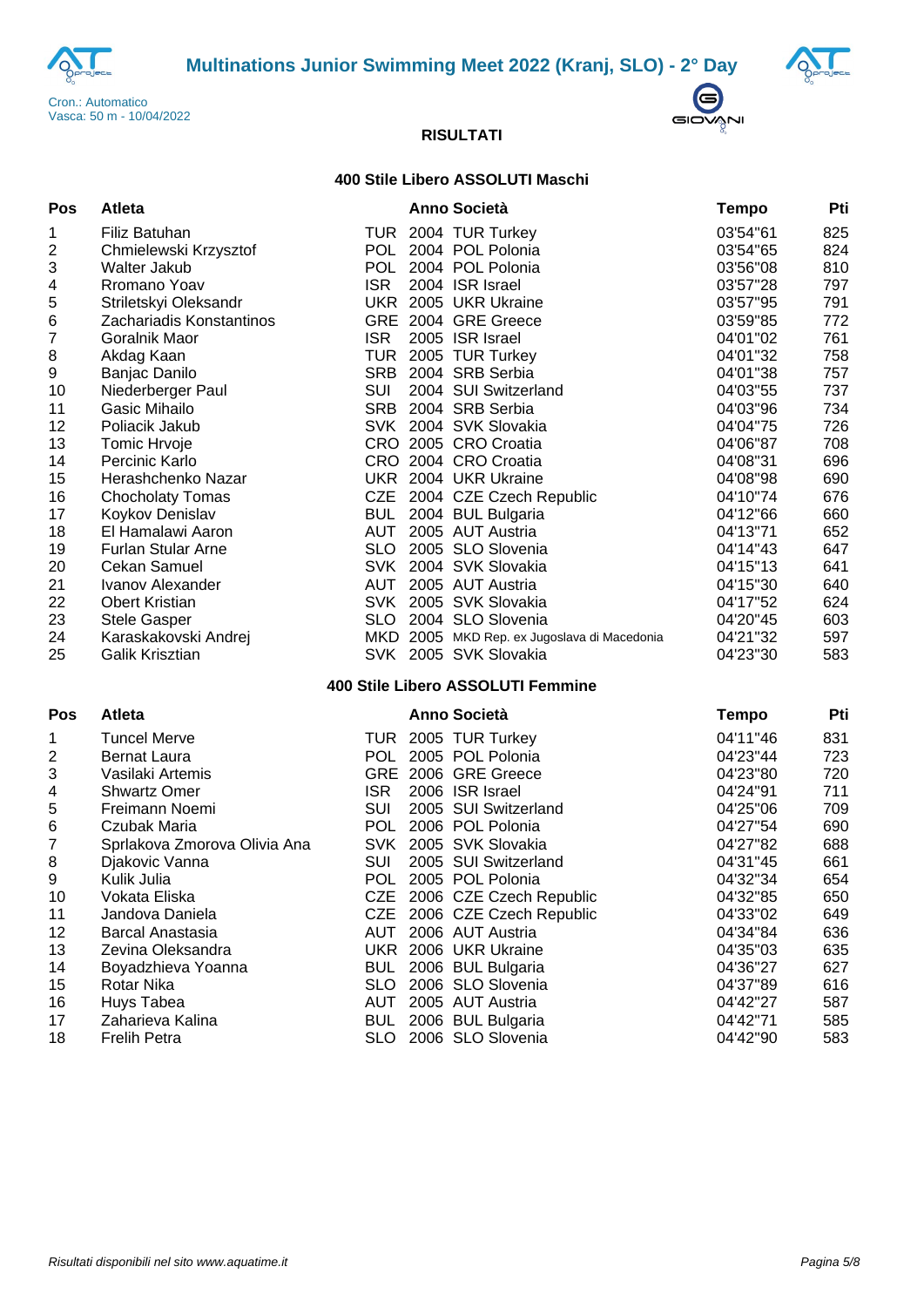





### **100 Farfalla ASSOLUTI Maschi**

| Pos              | Atleta                    |            | Anno Società                                | <b>Tempo</b> | Pti |
|------------------|---------------------------|------------|---------------------------------------------|--------------|-----|
| 1                | <b>Masiuk Ksawery</b>     |            | POL 2004 POL Polonia                        | 00'53"50     | 789 |
| 2                | Kern Tobias               | <b>CZE</b> | 2005 CZE Czech Republic                     | 00'53"81     | 776 |
| 3                | Gagnebin Ilan             | SUI        | 2004 SUI Switzerland                        | 00'54"81     | 734 |
| 4                | Chmielewski Michal        | <b>POL</b> | 2004 POL Polonia                            | 00'54"93     | 729 |
| 5                | Horvath Mark              | AUT        | 2004 AUT Austria                            | 00'55"03     | 725 |
| $\,6$            | <b>Ghile Dragos</b>       |            | ROU 2004 ROU Romania                        | 00'55"11     | 722 |
| $\overline{7}$   | <b>Mitsin Petar</b>       | <b>BUL</b> | 2005 BUL Bulgaria                           | 00'55"17     | 720 |
| 8                | Krichevsky Daniel         | <b>ISR</b> | 2004 ISR Israel                             | 00'55"18     | 719 |
|                  | <b>Tsaktsiras Orestis</b> |            | GRE 2004 GRE Greece                         | 00'55"18     | 719 |
| 10               | Zhovtko Yurii             |            | UKR 2005 UKR Ukraine                        | 00'55"33     | 713 |
| 11               | Manolov Ivan              | <b>BUL</b> | 2004 BUL Bulgaria                           | 00'55"47     | 708 |
| 12               | Danziger Inbar            | <b>ISR</b> | 2004 ISR Israel                             | 00'55"92     | 691 |
| 13               | Kreta Jakub               |            | SVK 2004 SVK Slovakia                       | 00'56"13     | 683 |
| 14               | Mihai David Andrei        |            | ROU 2005 ROU Romania                        | 00'56"28     | 678 |
| 15               | Moc Albert                |            | CZE 2004 CZE Czech Republic                 | 00'56"47     | 671 |
| 16               | Saracli Gokdeniz          |            | TUR 2004 TUR Turkey                         | 00'56"63     | 665 |
| 17               | Cozma Stefan              |            | ROU 2005 ROU Romania                        | 00'56"83     | 658 |
| 18               | Jankovic Niko             |            | CRO 2004 CRO Croatia                        | 00'56"95     | 654 |
| 19               | <b>Hristov Viktor</b>     |            | BUL 2005 BUL Bulgaria                       | 00'57"09     | 649 |
| 20               | Marinos Loukas            |            | CYP 2004 CYP Cyprus                         | 00'57"28     | 643 |
| 21               | Kochu Anton               |            | UKR 2005 UKR Ukraine                        | 00'57"35     | 641 |
| 22               | Djukic Robert             | <b>SLO</b> | 2004 SLO Slovenia                           | 00'57"37     | 640 |
| 23               | Gavran Valentin           |            | SVK 2004 SVK Slovakia                       | 00'58"00     | 619 |
| 24               | Galli Matteo              | SUI        | 2004 SUI Switzerland                        | 00'59"13     | 584 |
| 25               | Cvetkoski Stefan          |            | MKD 2004 MKD Rep. ex Jugoslava di Macedonia | 00'59"15     | 584 |
| 26               | Kosec Tian                |            | SLO 2005 SLO Slovenia                       | 01'00"01     | 559 |
| 27               | Polcic Radoslav           |            | SVK 2005 SVK Slovakia                       | 01'01"66     | 515 |
| 28               | Barcot Juraj              |            | CRO 2005 CRO Croatia                        | 01'01"86     | 510 |
|                  |                           |            | 100 Farfalla ASSOLUTI Femmine               |              |     |
| Pos              | Atleta                    |            | <b>Anno Società</b>                         | <b>Tempo</b> | Pti |
| 1                | Ullmann Julia             | SUI        | 2005 SUI Switzerland                        | 01'00"36     | 776 |
| 2                | Cierpialowska Paulina     | <b>POL</b> | 2005 POL Polonia                            | 01'00"61     | 766 |
| 3                | Demiran Nilsu             | TUR        | 2006 TUR Turkey                             | 01'01"45     | 735 |
| 4                | Yalcin Mehlika Kuzeh      | TUR        | 2005 TUR Turkey                             | 01'02"57     | 697 |
| 5                | Diachenko Mariia          |            | UKR 2005 UKR Ukraine                        | 01'02"63     | 695 |
| 6                | Kaljevic Mina             |            | SRB 2005 SRB Serbia                         | 01'03"09     | 680 |
| 7                | Shteyman Sharon           | <b>ISR</b> | 2005 ISR Israel                             | 01'03"16     | 677 |
| 8                | Dimitrova Aleksandra      | <b>BUL</b> | 2005 BUL Bulgaria                           | 01'03"38     | 670 |
| $\boldsymbol{9}$ | Piekarska Natalia         |            | POL 2006 POL Polonia                        | 01'03"67     | 661 |
| 10               | Yermishyna Anastasiia     |            | UKR 2006 UKR Ukraine                        | 01'03"93     | 653 |
| 11               | Vlachou Anna Avgousta     |            | GRE 2005 GRE Greece                         | 01'03"95     | 652 |
| 12               | Gorecki Andra Denisa      |            | ROU 2005 ROU Romania                        | 01'04"81     | 627 |
| 13               | <b>Blumin Xenia</b>       | SUI        | 2006 SUI Switzerland                        | 01'05"11     | 618 |
| 14               | Cerin Ema                 |            | SLO 2006 SLO Slovenia                       | 01'05"14     | 617 |
| 15               | Cervenkova Emma           |            | SVK 2006 SVK Slovakia                       | 01'05"16     | 617 |
| 16               | Drzmiskova Adela          | <b>CZE</b> | 2005 CZE Czech Republic                     | 01'05"41     | 610 |
| 17               | Klimesch Flora            | AUT        | 2006 AUT Austria                            | 01'05"42     | 609 |
| 18               | <b>Tuzilova Natalie</b>   |            | CZE 2005 CZE Czech Republic                 | 01'05"46     | 608 |
| 19               | Behalova Veronika         |            | SVK 2005 SVK Slovakia                       | 01'06"37     | 584 |
| 20               | <b>Tomic Nika</b>         |            | CRO 2005 CRO Croatia                        | 01'08"74     | 525 |
| 21               | Rihter Medos Mija         |            | SLO 2005 SLO Slovenia                       | 01'09"60     | 506 |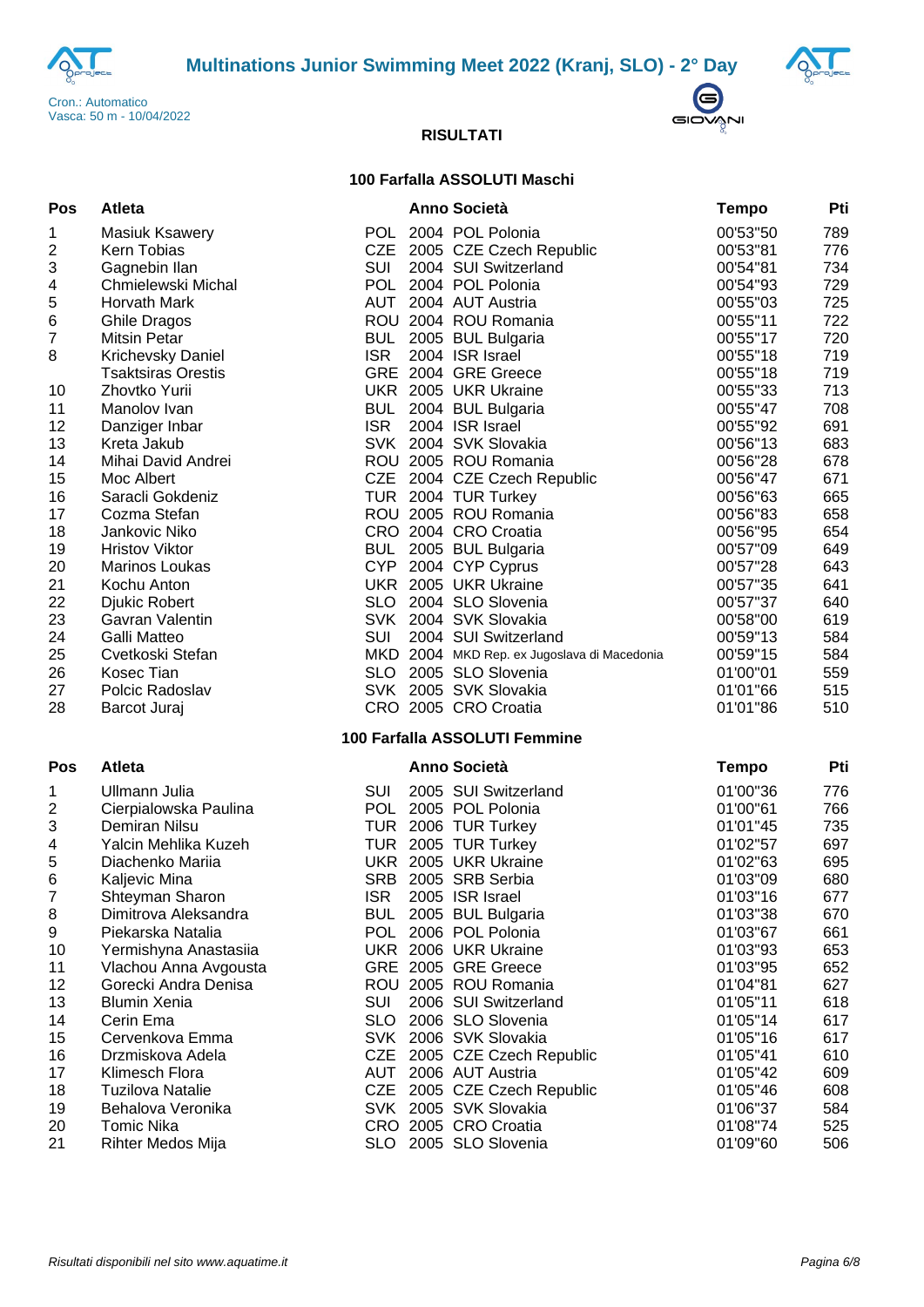



 $\bigodot$ GIOVANI

#### **RISULTATI**

#### **200 Misti ASSOLUTI Maschi**

| Pos | Atleta                    |            | Anno Società                | <b>Tempo</b> | Pti |
|-----|---------------------------|------------|-----------------------------|--------------|-----|
| 1   | Popovici David            |            | ROU 2004 ROU Romania        | 02'02"31     | 809 |
| 2   | Oktar Sanberk Yigit       |            | TUR 2004 TUR Turkey         | 02'03"16     | 793 |
| 3   | Sofikitis Vasileios       |            | GRE 2004 GRE Greece         | 02'05"43     | 750 |
| 4   | Mladenovic Luka           |            | AUT 2004 AUT Austria        | 02'05"57     | 748 |
| 5   | Malgil Atakan             |            | TUR 2005 TUR Turkey         | 02'05"63     | 747 |
| 6   | Hrabarov Oleksii          |            | UKR 2005 UKR Ukraine        | 02'05"99     | 740 |
| 7   | Slavica Toni              |            | CRO 2004 CRO Croatia        | 02'06"16     | 737 |
| 8   | Piela Michal              |            | POL 2004 POL Polonia        | 02'06"42     | 733 |
| 9   | Lapadat Cristian          |            | ROU 2004 ROU Romania        | 02'06"50     | 731 |
| 10  | Knedla Miroslav           |            | CZE 2005 CZE Czech Republic | 02'06"67     | 728 |
| 11  | Dikacz Bence              |            | SVK 2004 SVK Slovakia       | 02'07"50     | 714 |
| 12  | <b>Bizjak Tim</b>         |            | SLO 2004 SLO Slovenia       | 02'09"19     | 687 |
| 13  | <b>Eichel Daniel</b>      | <b>ISR</b> | 2004 ISR Israel             | 02'09"43     | 683 |
| 14  | Halag Yahav               | <b>ISR</b> | 2005 ISR Israel             | 02'10"14     | 672 |
| 15  | Affentranger Robin        | <b>SUI</b> | 2004 SUI Switzerland        | 02'10"34     | 669 |
| 16  | <b>Baumgartner Moritz</b> |            | AUT 2005 AUT Austria        | 02'10"41     | 668 |
| 17  | <b>Bucca Flavio</b>       | SUI        | 2005 SUI Switzerland        | 02'10"89     | 660 |
| 18  | Niederberger Julien       |            | SUI 2005 SUI Switzerland    | 02'11"67     | 649 |
| 19  | <b>Gracik Daniel</b>      |            | CZE 2004 CZE Czech Republic | 02'11"68     | 648 |
| 20  | Yanev Georgi              |            | BUL 2004 BUL Bulgaria       | 02'12"64     | 634 |
| 21  | Eremija Patrick           |            | CRO 2005 CRO Croatia        | 02'13"82     | 618 |
| 22  | <b>Djukic Robert</b>      |            | SLO 2004 SLO Slovenia       | 02'16"98     | 576 |
|     |                           |            | 200 Misti ASSOLUTI Femmine  |              |     |
| Pos | Atleta                    |            | Anno Società                | <b>Tempo</b> | Pti |
| 1   | Golovati Daria            | <b>ISR</b> | 2005 ISR Israel             | 02'17"33     | 774 |
| 2   | Poznanska Justyna         |            | POL 2005 POL Polonia        | 02'19"40     | 740 |
| 3   | Maniko Nikol              |            | UKR 2006 UKR Ukraine        | 02'20"49     | 723 |
| 4   | Serdar Nisa Gul           |            | TUR 2005 TUR Turkey         | 02'21"49     | 708 |
| 5   | Bernat Laura              |            | POL 2005 POL Polonia        | 02'21"62     | 706 |
| 6   | Frankova Clementina       |            | CZE 2005 CZE Czech Republic | 02'22"59     | 691 |
| 7   | Coskun Defne              |            | TUR 2005 TUR Turkey         | 02'22"81     | 688 |
| 8   | Patt Angelina             | <b>SUI</b> | 2005 SUI Switzerland        | 02'23"41     | 680 |
| 9   | Dimitrova Aleksandra      |            | BUL 2005 BUL Bulgaria       | 02'24"46     | 665 |
| 10  | Oz Nehir                  |            | TUR 2005 TUR Turkey         | 02'24"59     | 663 |
| 11  | Hagen Yael                | <b>SUI</b> | 2006 SUI Switzerland        | 02'24"62     | 663 |
| 12  | Ioannidi Eytychia         |            | GRE 2005 GRE Greece         | 02'24"97     | 658 |
| 13  | Piekarska Natalia         |            | POL 2006 POL Polonia        | 02'27"26     | 628 |
| 14  | Ivankovic Hana            |            | CRO 2006 CRO Croatia        | 02'27"48     | 625 |
| 15  | Gruchalakova Laura        |            | SVK 2006 SVK Slovakia       | 02'28"73     | 609 |
| 16  | Edl Lena                  |            | AUT 2006 AUT Austria        | 02'29"40     | 601 |
| 17  | Angleitner Sagadin Laura  |            | SLO 2005 SLO Slovenia       | 02'30"70     | 586 |
| 18  | Tomankova Natasa          |            | SVK 2006 SVK Slovakia       | 02'31"10     | 581 |
| 19  | Rihter Medos Mija         |            | SLO 2005 SLO Slovenia       | 02'31"47     | 577 |